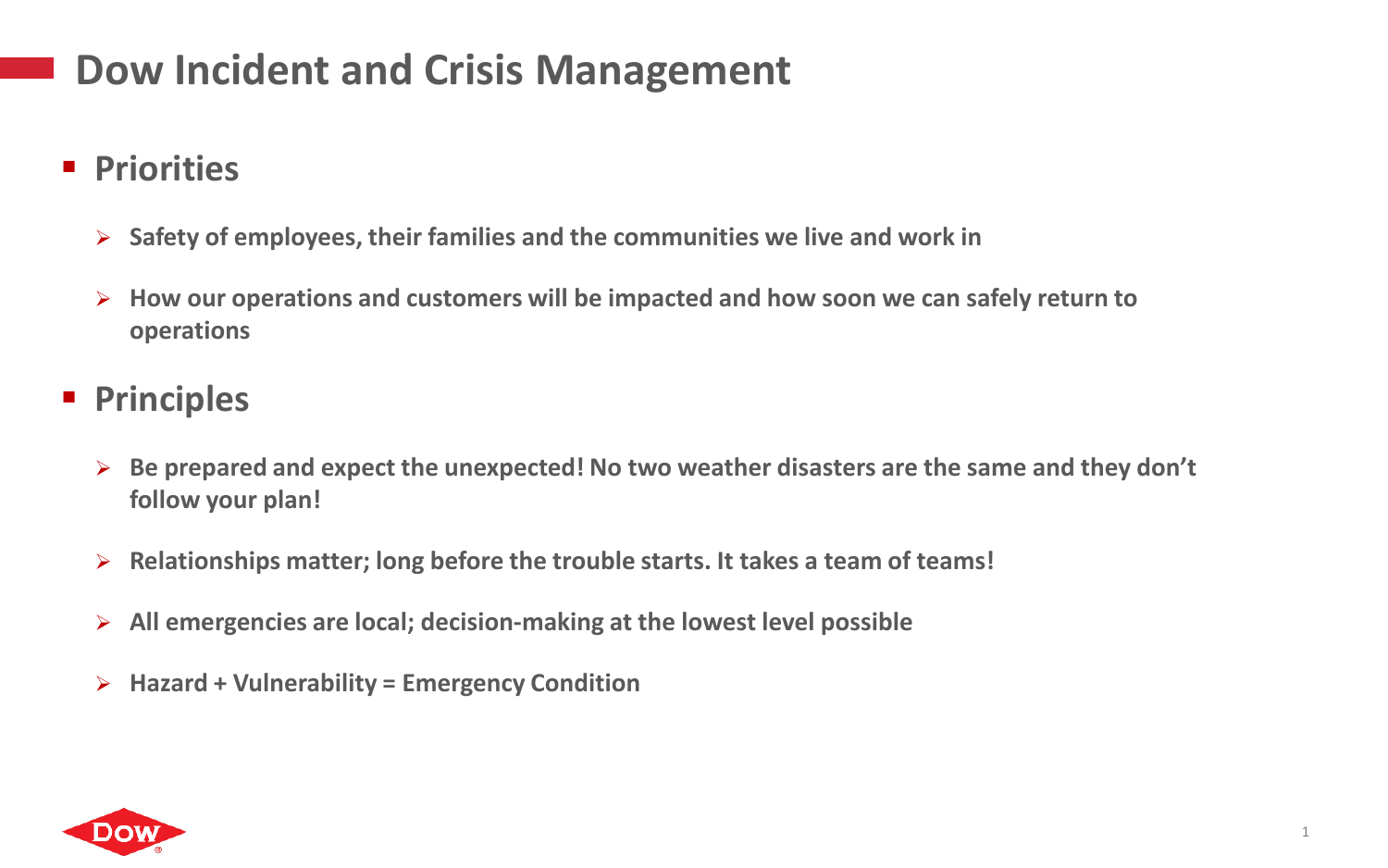## **Dow Crisis Management System**



2